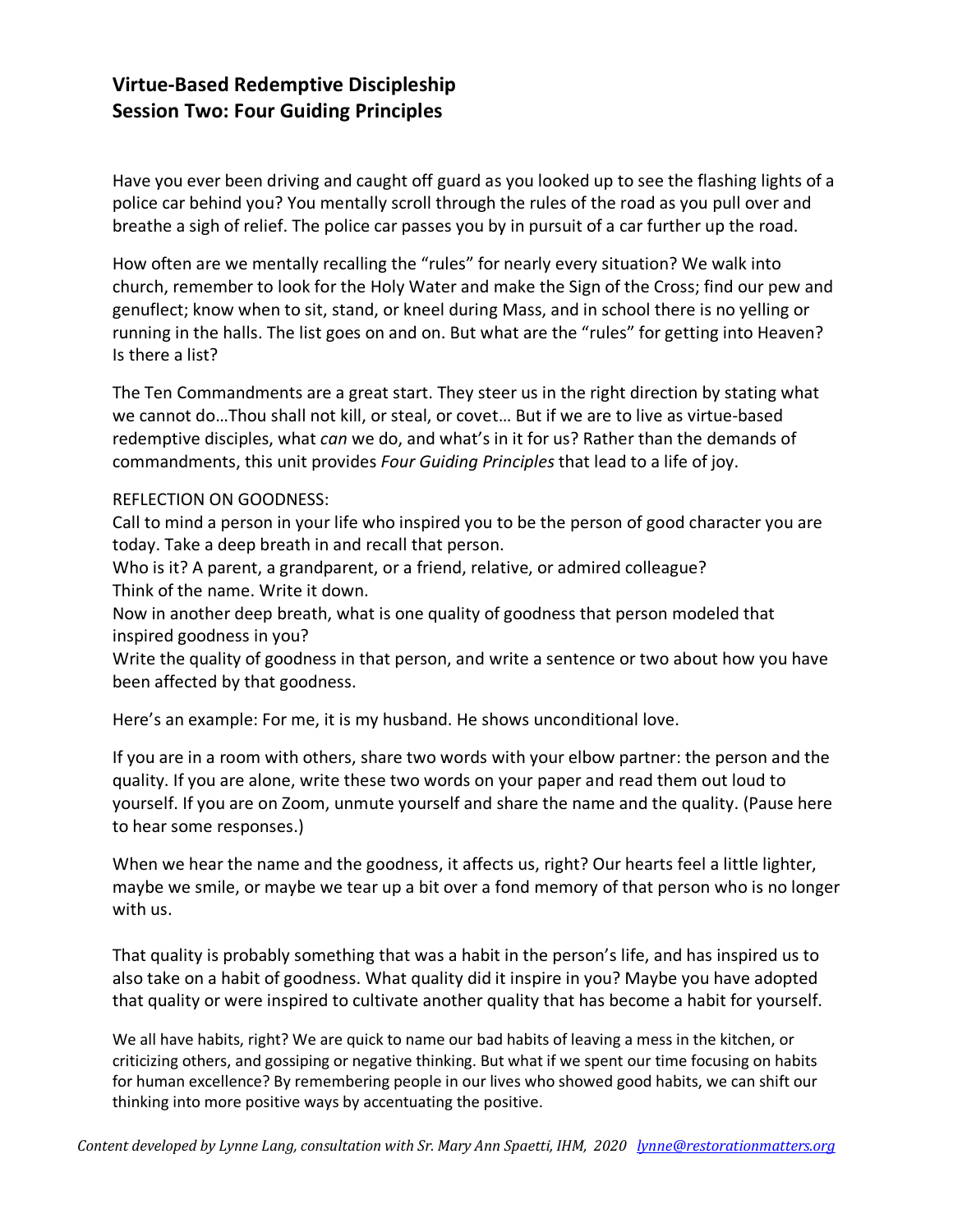# **Virtue-Based Redemptive Discipleship Session Two: Four Guiding Principles**

Our Catechism or the Catholic Church defines Virtues as, **"Holy habits that imitate God and lead us to Heaven."** Holy habits are the good qualities we practice, such as patience, kindness, gentleness, and self-control. What if we committed ourselves to living these good habits, or virtues?

*Here are Four Guiding Principles for being a Virtue-Based Redemptive Disciple:*

- 1. We **commit to one virtue each year**, and commit to knowing habits of virtue.
- 2. We **support others in their journey with virtue**. "I noticed you were very patient with Dannelle. Great job!"
- 3. The third Guiding Principle challenges us to **commit to being constructive**. Nowhere in scripture do we read that Jesus gossiped – "Can you believe that Peter? He denied me three times. That's it for him!" No, Jesus gave Peter a gaze of mercy, and Peter himself knew from simply a gaze that he had let his companion down. Jesus forgave him and gave Peter the task of building his church.
- 4. The last Guiding Principle provides a model for conflict transformation: **When we face conflicts and challenges, virtue will be the way forward for ourselves and others.**  Rather than seeing the people with whom you struggle in a negative way, see them as a virtue waiting to be practiced. When we live Guiding Principle #3, it is easy to understand this last one. What virtue can I bring into this conversation about the problem I'm having with others. This transforms our relationships with others to become more Christlike rather than simply trying to resolve a conflict. This is conflict transformation.

*But encourage one another daily, as long as it is called "Today," so that none of you may be hardened by sin's deceitfulness.* Hebrews 3:13

\_\_\_\_\_\_\_\_\_\_\_\_\_\_\_\_\_\_\_\_\_\_\_\_\_\_\_\_\_\_\_

**Saints of Virtue – View the Video on Teen Saint, Carlo Acutis:**  https://www.youtube.com/watch?v=4XoPbvNSRiY&feature=youtu.be

- **Virtue Connection:** Virtue a holy habit that imitates God and leads us to heaven (CCC 1802), changes us from the inside out, and it changes the world around us, always for the good of all. How did virtue affect the life of Carlo? How did it affect others around him?
- **The Restorative Nature of Jesus - questions that can be transformative in any situation:**

In restorative justice, practitioners focus on *past, present, and future.* The questions used in restorative conferences between parties responsible for harm and those who have been harmed are: 1. What injustice happened (past); 2. What will be done to restore equity (present) and; 3. What can be done to prevent harm in the future (future).